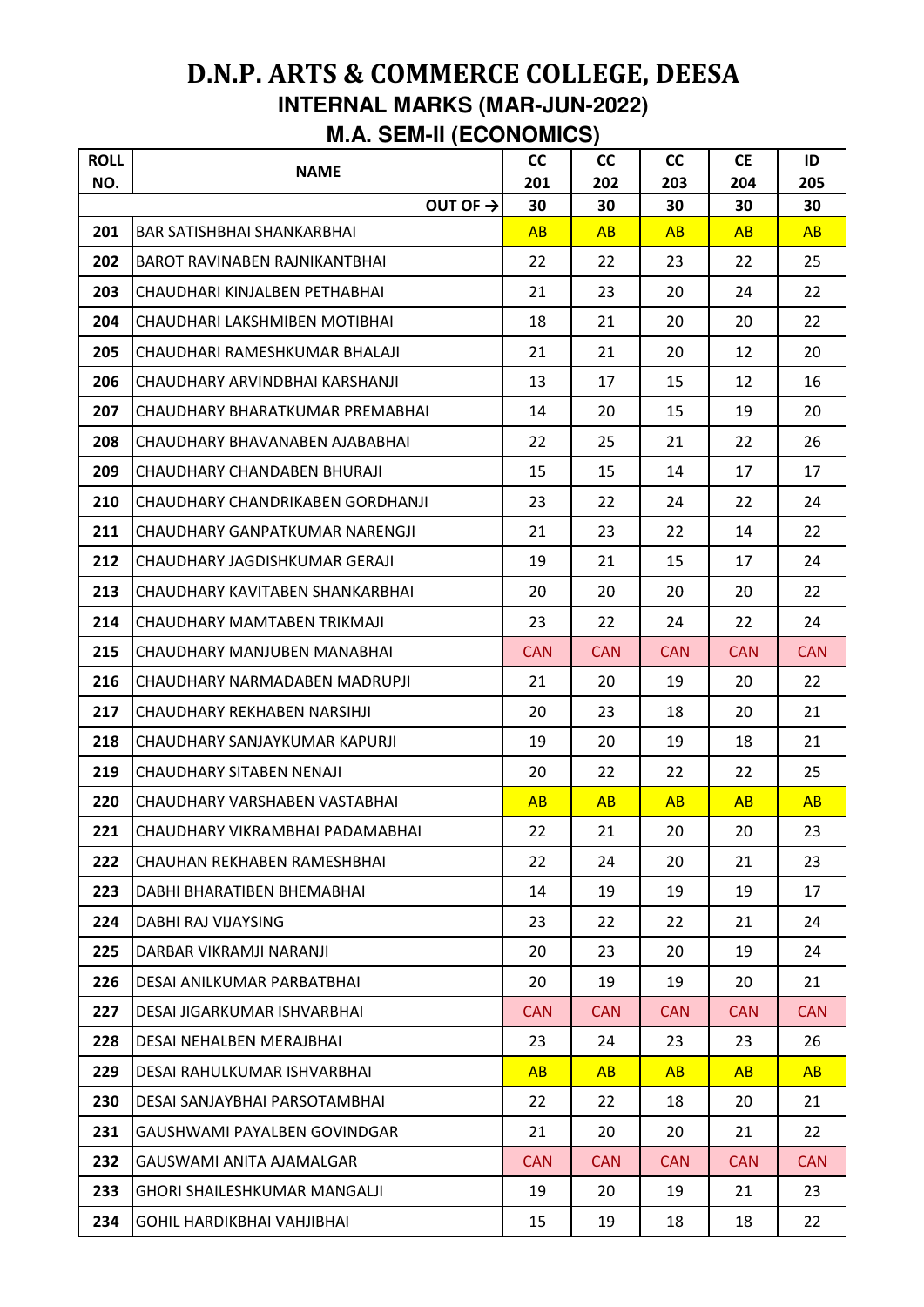| <b>ROLL</b><br>NO. | <b>NAME</b>                         | <b>CC</b><br>201 | cc<br>202  | <b>CC</b><br>203 | <b>CE</b><br>204 | ID<br>205  |
|--------------------|-------------------------------------|------------------|------------|------------------|------------------|------------|
|                    | OUT OF $\rightarrow$                | 30               | 30         | 30               | 30               | 30         |
| 235                | HARIJAN SHRAVANBHAI UKABHAI         | 23               | 25         | 22               | 23               | 23         |
| 236                | JAT RAJESHKUMAR BABUJI              | 19               | 19         | 18               | 14               | 20         |
| 237                | JOSHI HINABEN SOMABHAI              | 21               | 24         | 21               | 24               | 27         |
| 238                | JOSHI SONALBEN DEVRAMBHAI           | 20               | 23         | 23               | 22               | 24         |
| 239                | KACHCHHAVA BHAVNA GANAPATLAL        | 20               | 25         | 22               | 24               | 23         |
| 240                | KACHCHHAVA HETALBEN HANSAJI         | 24               | 23         | 22               | 24               | 24         |
| 241                | KACHHAVA MEGHA VASANTBHAI           | 15               | 20         | 19               | 21               | 23         |
| 242                | KHATANA SAGARBHAI PANCHABHAI        | 21               | 22         | 19               | 21               | 20         |
| 243                | KHODANIYA KALPESHJI DAHYAJI         | <b>CAN</b>       | <b>CAN</b> | <b>CAN</b>       | <b>CAN</b>       | <b>CAN</b> |
| 244                | LOONI RITESHKUMAR DEVKARNBHAI       | 23               | 21         | 21               | 23               | 22         |
| 245                | MAJIRANA KIRANBHAI MAFABHAI         | 22               | 23         | 23               | 22               | 22         |
| 246                | MAJIRANA VISHNUBHAI BHUPATBHAI      | <b>CAN</b>       | <b>CAN</b> | <b>CAN</b>       | <b>CAN</b>       | <b>CAN</b> |
| 247                | MAKAWANA VISHNUJI SHANKARJI         | 22               | 23         | 20               | 23               | 26         |
| 248                | MAKWANA SHAKRABHAI RAMESHBHAI       | 21               | 22         | 18               | 22               | 23         |
| 249                | MALI DINABEN NARASIHJI              | 22               | 23         | 23               | 20               | 24         |
| 250                | MALI NITABEN BADAJI                 | 20               | 21         | 18               | 19               | 22         |
| 251                | MALI RANJANBEN RAMESHBHAI           | 22               | 23         | 22               | 21               | 23         |
| 252                | MALI TINABEN NARASINHBHAI           | 23               | 23         | 21               | 22               | 23         |
| 253                | MEVADA VINESHBHAI GANESHBHAI        | 21               | 25         | 24               | 22               | 25         |
| 254                | PARAMAR HINABEN RAMESHBHAI          | 16               | 19         | 19               | 18               | 15         |
| 255                | PARMAR ALPESHBHAI MAFABHAI          | 21               | 23         | 22               | 24               | 24         |
| 256                | PARMAR GAUTAMBHAI HARKHABHAI        | 16               | 19         | 17               | 17               | 21         |
| 257                | PARMAR JAYABEN ISHVARSING           | 22               | 21         | 21               | 21               | 23         |
| 258                | PARMAR MAHESHKUMAR VELJIJI          | <b>CAN</b>       | <b>CAN</b> | <b>CAN</b>       | <b>CAN</b>       | <b>CAN</b> |
| 259                | PARMAR RAJESHKUMAR PREMAJI          | 16               | 21         | 18               | 18               | 20         |
| 260                | PARMAR SHAILESHBHAI CHHAGANBHAI     | 21               | 23         | 17               | 16               | 23         |
| 261                | PARMAR SHILPABEN SHANTIJI           | 24               | 21         | 22               | 21               | 24         |
| 262                | PARMAR VINUBHAI PANJIJI             | 15               | 18         | 13               | 17               | 19         |
| 263                | PRAJAPATI ASMITABEN PRAVINBHAI      | 24               | 23         | 18               | 22               | 24         |
| 264                | PRAJAPATI BHUMIKABEN KANUBHAI       | 24               | 23         | 22               | 21               | 23         |
| 265                | PRAJAPATI JAYESHBHAI JAYANTIBHAI    | 22               | 23         | 20               | 21               | 23         |
| 266                | PRAJAPATI JAYESHKUMAR DINESHBHAI    | <b>CAN</b>       | <b>CAN</b> | <b>CAN</b>       | <b>CAN</b>       | <b>CAN</b> |
| 267                | PRAJAPATI JAYSHREEBEN DASHARATHBHAI | 20               | 23         | 19               | 20               | 23         |
| 268                | PRAJAPATI SHILPABEN AMBABHAI        | 22               | 23         | 20               | 21               | 24         |
| 269                | PRAJAPATI SURMILABEN RAJABHAI       | 24               | 27         | 24               | 19               | 25         |
| 270                | PUNADIYA HEENABEN JAYANTIBHAI       | 22               | 25         | 22               | 22               | 25         |
| 271                | RABARI NITABEN GAMANBHAI            | 22               | 23         | 22               | 21               | 24         |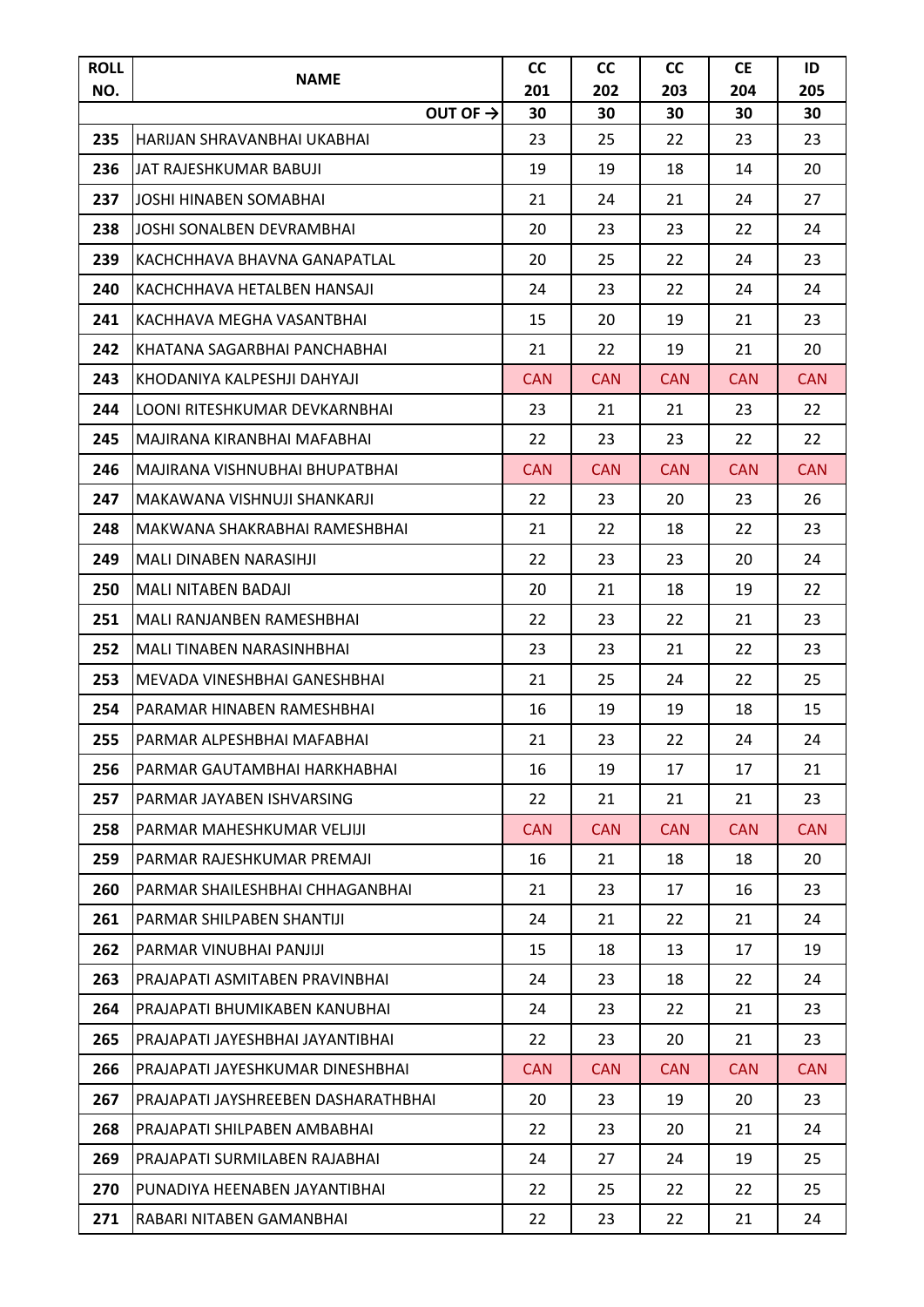| <b>ROLL</b><br>NO. | <b>NAME</b>                         | <b>CC</b><br>201 | cc<br>202  | <b>CC</b><br>203 | <b>CE</b><br>204 | ID<br>205  |
|--------------------|-------------------------------------|------------------|------------|------------------|------------------|------------|
|                    | OUT OF $\rightarrow$                | 30               | 30         | 30               | 30               | 30         |
| 272                | RABARI RAHULBHAI JIVABHAI           | 22               | 21         | 22               | 22               | 23         |
| 273                | RABARI SHRADHABEN MAGANBHAI         | 22               | 24         | 22               | 23               | 24         |
| 274                | RABARI VASANAJI SHANKARBHAI         | <b>CAN</b>       | <b>CAN</b> | <b>CAN</b>       | <b>CAN</b>       | <b>CAN</b> |
| 275                | RAJGOR ASHABEN LALJIBHAI            | 22               | 24         | 20               | 19               | 22         |
| 276                | RATHOD BHUMIKABEN RAMESHBHAI        | 24               | 25         | 22               | 22               | 25         |
| 277                | RATHOD ROSHANI UMESHBHAI            | 23               | 23         | 22               | 22               | 21         |
| 278                | RAVAL SHAILESHBHAI HEMTABHAI        | 20               | 23         | 19               | 22               | 21         |
| 279                | RAVAL URMILABEN SHANTIBHAI          | 22               | 24         | 20               | 21               | 23         |
| 280                | SAMEJA MUKESHBHAI SONABHAI          | 22               | 21         | 20               | 11               | 23         |
| 281                | SAMEJA SURYABEN GOVABHAI            | 21               | 23         | 21               | 21               | 23         |
| 282                | SANKHALA CHANDRIKABEN KESHAJI       | 21               | 23         | 22               | 22               | 25         |
| 283                | SANKHALA VIDHIBEN VIKRAMBHAI        | 21               | 22         | 22               | 23               | 23         |
| 284                | SOLANKI ASHVINKUMAR JIVANJI         | 18               | 22         | 19               | 19               | 21         |
| 285                | SOLANKI BHAMARLAL HEMAJI            | 20               | 20         | 16               | 19               | 21         |
| 286                | SOLANKI DINESHJI VADANJI            | CAN              | <b>CAN</b> | <b>CAN</b>       | <b>CAN</b>       | <b>CAN</b> |
| 287                | SOLANKI GUMANSINH RAMBHA            | <b>CAN</b>       | <b>CAN</b> | <b>CAN</b>       | <b>CAN</b>       | <b>CAN</b> |
| 288                | SOLANKI HINABEN LEMBUJI             | 20               | 21         | 20               | 22               | 23         |
| 289                | SOLANKI MAHESHKUMAR KASTURJI        | 18               | 20         | 18               | 21               | 20         |
| 290                | SOLANKI MAYABEN RAVTAJI             | 21               | 24         | 19               | 22               | 23         |
| 291                | SOLANKI SANJAYKUMAR HEMCHANDBHAI    | 18               | 21         | 18               | 21               | 21         |
| 292                | SOLANKI URVIBEN MUKESHBHAI          | 20               | 24         | 18               | 22               | 25         |
| 293                | SUNDHESHA NIRMABEN BHARATBHAI       | 21               | 23         | 22               | 22               | 23         |
| 294                | ISUTHAR ARVINDKUMAR BHIKHABHAI      | 19               | 21         | 19               | 21               | 22         |
| 295                | SUTHAR ASHISHKUMAR GANESHBHAI       | 19               | 23         | 21               | 21               | 23         |
| 296                | ISUTHAR BHAVANABEN SHAMALABHAI      | 20               | 23         | 19               | 20               | 23         |
| 297                | <b>SUTHAR CHETANABEN BADAJI</b>     | 22               | 21         | 20               | 20               | 22         |
| 298                | SUTHAR DASHRATHBHAI NATHABHAI       | 22               | 23         | 19               | 19               | 24         |
| 299                | SUTHAR KRUPABEN MAGANBHAI           | 23               | 22         | 20               | 19               | 26         |
| 300                | <b>SUTHAR SHAILESHBHAI PRATAPJI</b> | <b>CAN</b>       | <b>CAN</b> | <b>CAN</b>       | <b>CAN</b>       | <b>CAN</b> |
| 301                | SUTHAR SHILPABEN TAJAJI             | 23               | 20         | 22               | 20               | 23         |
| 302                | TANK DIPIKABEN HIRALAL              | 20               | 22         | 20               | 21               | 23         |
| 303                | TANK FALGUNIBEN HITENDRAKUMAR       | 19               | 22         | 20               | 22               | 23         |
| 304                | TANK POOJABEN GULABJI               | 23               | 26         | 18               | 22               | 26         |
| 305                | TANK SHIVANIBEN VIJAYKUMAR          | 23               | 24         | 21               | 23               | 23         |
| 306                | TANK TEJALBEN JITENDRAKUMAR         | 18               | 26         | 20               | 22               | 25         |
| 307                | THAKOR AARTIBEN SOMAJI              | 21               | 21         | 20               | 21               | 25         |
| 308                | ITHAKOR AJMALJI MANGAJI             | 20               | 20         | 20               | 22               | 22         |